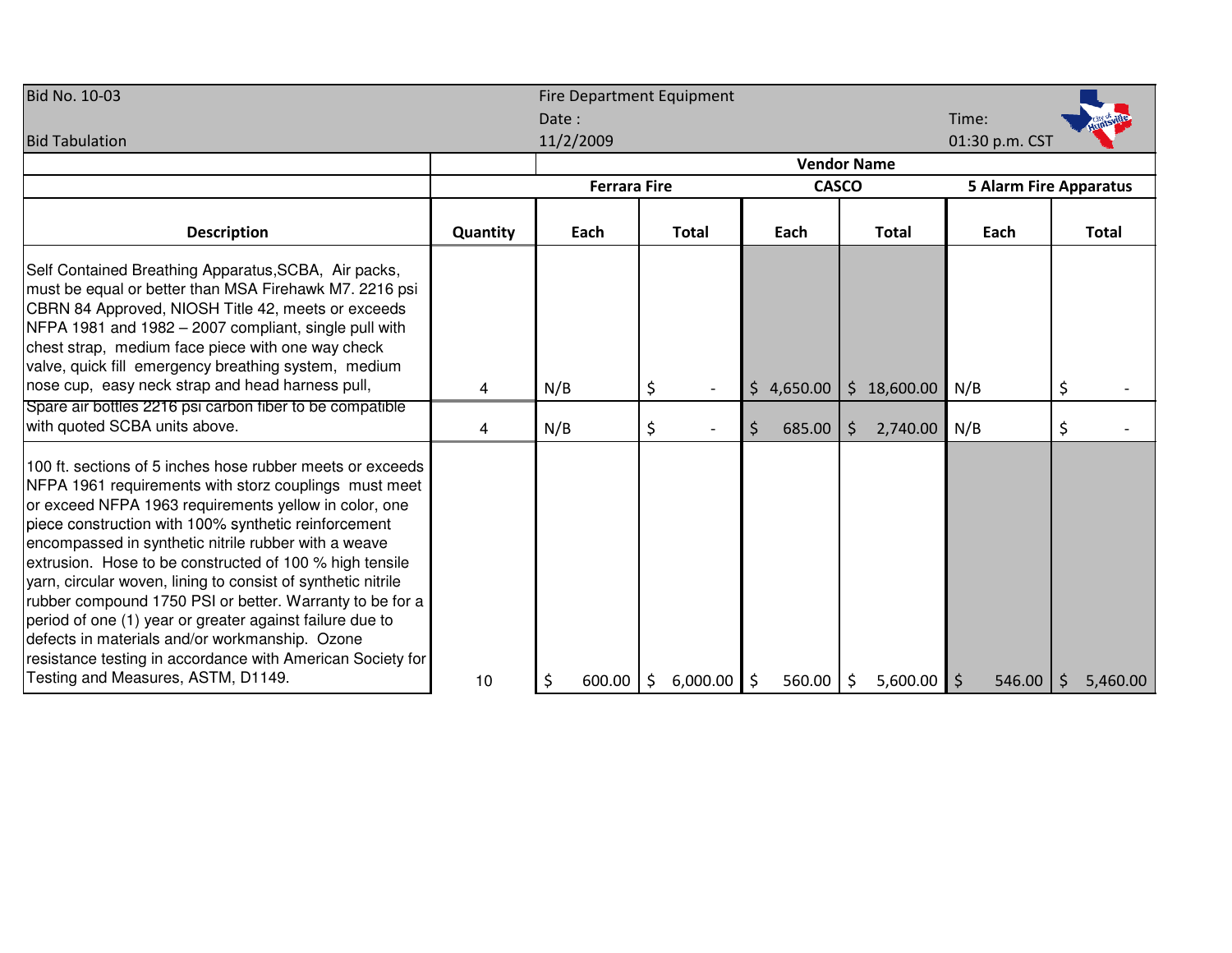| <b>Bid No. 10-03</b>                                                                                                                                                                                                                                                                                                                                                                                                                                                                                                                                                                                                                                                                                                                                                                                                                                                                 | <b>Fire Department Equipment</b> |       |                     |         |        |         |                    |              |                |         |                               |    |        |  |  |  |  |
|--------------------------------------------------------------------------------------------------------------------------------------------------------------------------------------------------------------------------------------------------------------------------------------------------------------------------------------------------------------------------------------------------------------------------------------------------------------------------------------------------------------------------------------------------------------------------------------------------------------------------------------------------------------------------------------------------------------------------------------------------------------------------------------------------------------------------------------------------------------------------------------|----------------------------------|-------|---------------------|---------|--------|---------|--------------------|--------------|----------------|---------|-------------------------------|----|--------|--|--|--|--|
|                                                                                                                                                                                                                                                                                                                                                                                                                                                                                                                                                                                                                                                                                                                                                                                                                                                                                      |                                  | Date: |                     |         |        |         |                    |              |                | Time:   |                               |    |        |  |  |  |  |
| <b>Bid Tabulation</b>                                                                                                                                                                                                                                                                                                                                                                                                                                                                                                                                                                                                                                                                                                                                                                                                                                                                | 11/2/2009                        |       |                     |         |        |         |                    |              | 01:30 p.m. CST |         |                               |    |        |  |  |  |  |
|                                                                                                                                                                                                                                                                                                                                                                                                                                                                                                                                                                                                                                                                                                                                                                                                                                                                                      |                                  |       |                     |         |        |         | <b>Vendor Name</b> |              |                |         |                               |    |        |  |  |  |  |
|                                                                                                                                                                                                                                                                                                                                                                                                                                                                                                                                                                                                                                                                                                                                                                                                                                                                                      |                                  |       | <b>Ferrara Fire</b> |         |        |         |                    | <b>CASCO</b> |                |         | <b>5 Alarm Fire Apparatus</b> |    |        |  |  |  |  |
| 3 inch hose meets or exceeds NFPA 1961 requirements<br>50' sections double jacket w/ pyrolite couplings must meet<br>or exceed NFPA 1963 requirements white, one piece<br>construction with 100% polyester in plain white double<br>jacket with thermoplastic lined. The outside jacket shall<br>be pressure impregnated with a high performance, high<br>solids 100% polyurethane coating. Coating formulated<br>from acrylic materials or dried with ambient temperature<br>which do not heat set the polymer to the fibers are not<br>acceptable. Each section to be fifty (50) feet in length.<br>Warranty period of three (3) years or greater against<br>failure due to defect in materials and/or workmanship.<br>Ozone resistance testing in accordance with American<br>Society for Testing and Measures, ASTM, D1149. Test<br>pressure testing of 800 PSI or greater.      | 4                                | \$    | 200.00              | $\zeta$ | 800.00 | $\zeta$ | 185.00             | \$           | 740.00         | $\zeta$ | 182.60                        | \$ | 730.40 |  |  |  |  |
| 2 1/2 inch hose meets or exceeds NFPA 1961<br>requirements 50' sections double jacket w/ pyrolite<br>couplings must meet or exceed NFPA 1963 requirements,<br>white, one piece construction with 100% polyester in plain<br>white double jacket with thermoplastic lined. The outside<br>jacket shall be pressure impregnated with a high<br>performance, high solids 100% polyurethane coating.<br>Coating formulated from acrylic materials or dried with<br>ambient temperature which do not heat set the polymer to<br>the fibers are not acceptable. Each section to be fifty (50)<br>feet in length. Warranty period of three (3) years or<br>greater against failure due to defect in materials and/or<br>workmanship. Ozone resistance testing in accordance<br>with American Society for Testing and Measures, ASTM,<br>D1149. Test pressure testing of 800 PSI or greater. | 4                                | \$    | 145.00              | \$      | 580.00 | $\zeta$ | 128.00             | \$           | 512.00         | \$      | 130.90                        | \$ | 523.60 |  |  |  |  |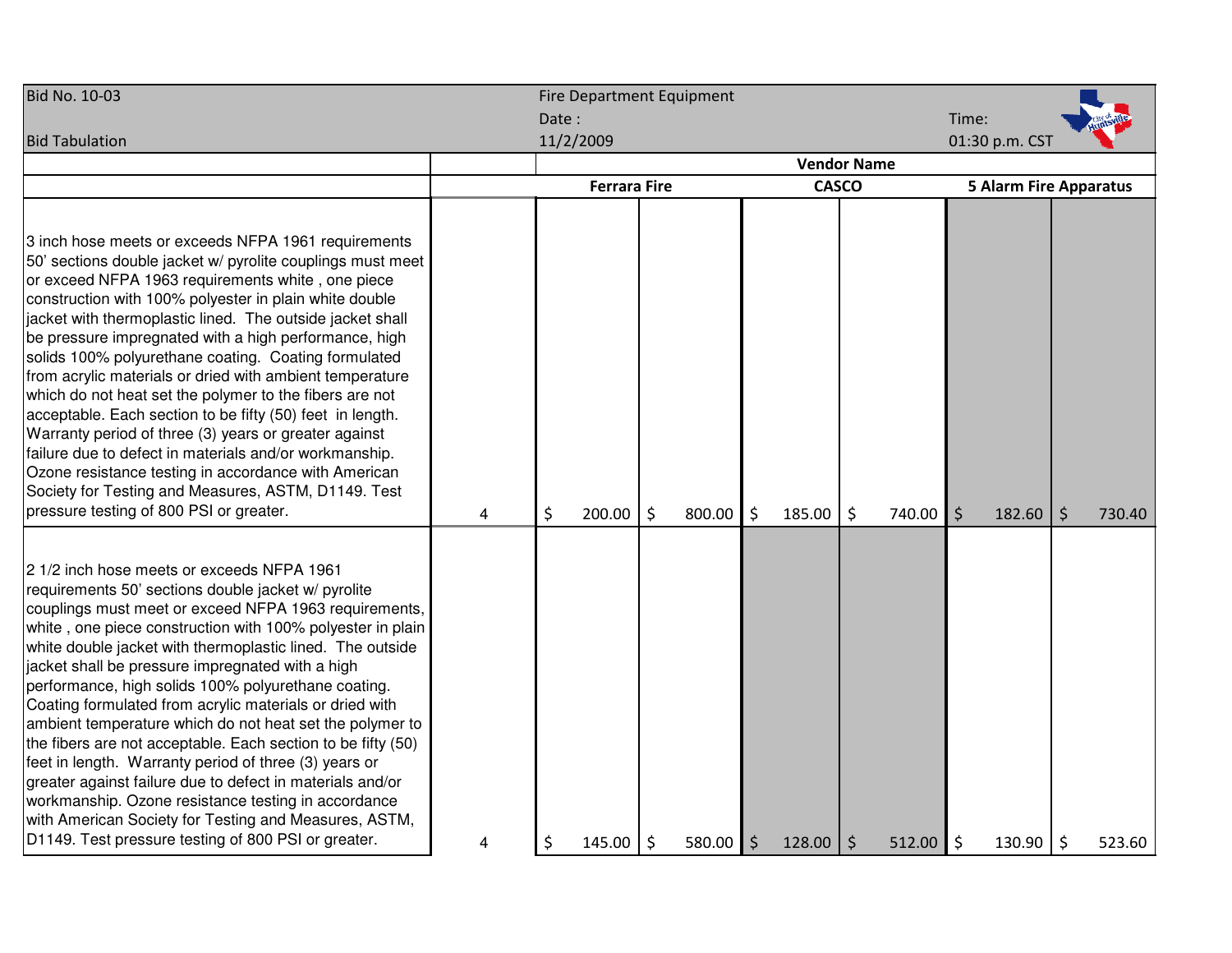| <b>Bid No. 10-03</b>                                                                                                                            | <b>Fire Department Equipment</b> |       |                     |    |            |                    |                    |         |          |                               |                |              |          |
|-------------------------------------------------------------------------------------------------------------------------------------------------|----------------------------------|-------|---------------------|----|------------|--------------------|--------------------|---------|----------|-------------------------------|----------------|--------------|----------|
|                                                                                                                                                 |                                  | Date: |                     |    |            |                    |                    |         |          | Time:                         |                |              |          |
| <b>Bid Tabulation</b>                                                                                                                           |                                  |       | 11/2/2009           |    |            |                    |                    |         |          |                               | 01:30 p.m. CST |              |          |
|                                                                                                                                                 |                                  |       |                     |    |            |                    | <b>Vendor Name</b> |         |          |                               |                |              |          |
|                                                                                                                                                 |                                  |       | <b>Ferrara Fire</b> |    |            |                    | <b>CASCO</b>       |         |          | <b>5 Alarm Fire Apparatus</b> |                |              |          |
| 2 1/2 inch pryolite play pipe & stack tips meets or exceeds                                                                                     |                                  |       |                     |    |            |                    |                    |         |          |                               |                |              |          |
| NFPA 1964 standards                                                                                                                             | 1                                | \$    | 780.00              | \$ | 780.00     | \$                 | 669.00             | \$      | 669.00   | \$                            | 638.93         | \$           | 638.93   |
| 1 inch selectable gpm 13- 60 fog nozzle which meets or<br>exceeds NFPA 1964 standards                                                           | $\mathbf{1}$                     | \$    | 499.00              | \$ | 499.00     | $\zeta$            | 420.00             | \$      | 420.00   | \$                            | 374.85         | \$           | 374.85   |
| Large diameter manifold 5" storz in gated 5" storz with 4<br>gated 2 1/2 inch out relief valve which meets or exceed<br>NFPA 1964 standards     | $\mathbf{1}$                     |       | \$1,520.00          | \$ | 1,520.00   |                    | \$1,170.00         | \$      | 1,170.00 | $\zeta$                       | 1,501.28       | \$           | 1,501.28 |
| 2 1/2 inch selectable gpm 125-250 tog nozzle with pistol<br>grip meets or exceeds NFPA 1964 standards                                           | $\mathbf{1}$                     | \$    | 739.00              | \$ | 739.00     | $\zeta$            | 549.00             | \$      | 549.00   | $\zeta$                       | 534.31         | \$           | 534.31   |
| $2\frac{1}{2}$ inch pyrolite play pipe with selectable gpm 125-250<br>fog nozzle meets or exceeds NFPA 1964 standards                           | $\mathbf{1}$                     | \$    | 975.00              | \$ | 975.00     | $\zeta$            | 775.00             | \$      | 775.00   | $\zeta$                       | 879.91         | \$           | 879.91   |
| 1 1/2 inch selectable gpm 95 - 200 fog nozzle with pistol<br>grip meets or exceeds NFPA 1964 standards                                          | 3                                | \$    | 679.00              | \$ | 2,037.00   | $\zeta$            | 462.00             | \$      | 1,386.00 | \$                            | 399.30         | \$           | 1,197.90 |
| 10 foot pike pole: super duty, light fiberglass lifetime<br>handles. Must meet or exceed ANSI and US Federal<br>Specifications.                 | $\mathbf{1}$                     | \$    | 65.00               | \$ | 65.00      | $\zeta$            | 56.00              | \$      | 56.00    | $\varsigma$                   | 50.83          | $\varsigma$  | 50.83    |
| 8 foot pike pole: super duty, light fiberglass lifetime<br>handles. Must meet or exceed ANSI and US Federal<br>Specifications.                  | 1                                | \$    | 60.00               | \$ | 60.00      | $\mathsf{\dot{S}}$ | 49.00              | $\zeta$ | 49.00    | $\mathsf{\mathcal{S}}$        | 36.75          | $\mathsf{S}$ | 36.75    |
| 6 foot rubbish hook with D handle, super duty, light<br>fiberglass lifetime handles. Must meet or exceed ANSI<br>and US Federal Specifications. | 1                                | \$    | 89.00               | \$ | 89.00      | $\zeta$            | 68.00              | \$      | 68.00    | $\zeta$                       | 61.40          | $\zeta$      | 61.40    |
| 4 foot gator hook with D handle, super duty, light<br>fiberglass lifetime handles, Must meet or exceed ANSI<br>and US Federal Specifications.   | $\mathbf{1}$                     | \$    | 99.00               | \$ | 99.00      | $\zeta$            | 98.00              | \$      | 98.00    |                               |                | \$           |          |
| 4 foot drywall hook with D handle, super duty, light<br>fiberglass lifetime handles, Must meet or exceed ANSI<br>and US Federal Specifications. | $\mathbf{1}$                     | \$    | 79.00               | \$ | 79.00      | $\zeta$            | 105.00             | \$      | 105.00   | $\varsigma$                   | 52.52          | $\varsigma$  | 52.52    |
| 4 foot pike pole, with D handle, super duty, light fiberglass<br>lifetime handles. Must meet or exceed ANSI and US<br>Federal Specifications.   | 1                                | \$    | 59.00               | \$ | $59.00$ \$ |                    | 54.00              | \$      | 54.00    | l \$                          | $34.80$ \$     |              | 34.80    |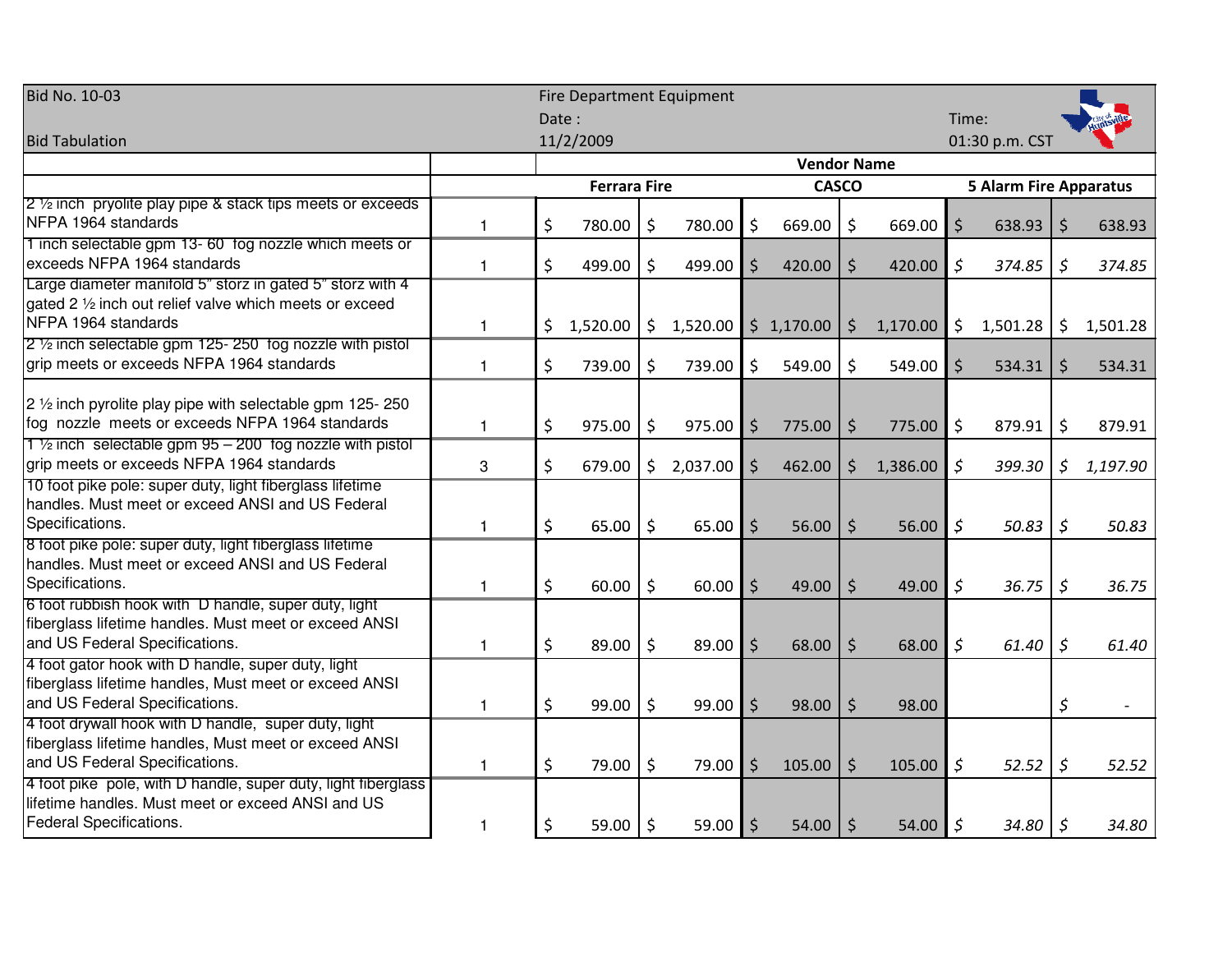| <b>Bid No. 10-03</b>                                                                          | <b>Fire Department Equipment</b> |                    |                     |    |                          |             |              |             |          |               |                               |                |          |
|-----------------------------------------------------------------------------------------------|----------------------------------|--------------------|---------------------|----|--------------------------|-------------|--------------|-------------|----------|---------------|-------------------------------|----------------|----------|
|                                                                                               |                                  |                    |                     |    |                          | Time:       |              |             |          |               |                               |                |          |
| <b>Bid Tabulation</b>                                                                         |                                  |                    | 11/2/2009           |    |                          |             |              |             |          |               | 01:30 p.m. CST                |                |          |
|                                                                                               |                                  | <b>Vendor Name</b> |                     |    |                          |             |              |             |          |               |                               |                |          |
|                                                                                               |                                  |                    | <b>Ferrara Fire</b> |    |                          |             | <b>CASCO</b> |             |          |               | <b>5 Alarm Fire Apparatus</b> |                |          |
| Pick head axe, super duty, light fiberglass lifetime handles.                                 |                                  |                    |                     |    |                          |             |              |             |          |               |                               |                |          |
| Must meet or exceed ANSI and US Federal<br>Specifications.                                    | $\overline{2}$                   | \$                 | 55.00               | \$ | 110.00                   | $\zeta$     | 44.00        | $\zeta$     | 88.00    | \$            | 46.40                         | $\mathsf{S}$   | 92.80    |
| Flathead axe, super duty, light fiberglass lifetime handles.                                  |                                  |                    |                     |    |                          |             |              |             |          |               |                               |                |          |
| Must meet or exceed ANSI and US Federal                                                       |                                  |                    |                     |    |                          |             |              |             |          |               |                               |                |          |
| Specifications.                                                                               | $\overline{c}$                   | \$                 | 49.00               | \$ | 98.00                    | $\zeta$     | 44.00        | \$          | 88.00    | $\varsigma$   | 43.27                         | $\mathfrak{S}$ | 86.54    |
| 18 inch 100 foot manual live cord reel                                                        | 1                                | N/B                |                     | \$ |                          | $\zeta$     | 189.00       | \$          | 189.00   | $\zeta$       | 165.43                        | $\zeta$        | 165.43   |
| 2 1/2inch storz quick release holders                                                         | 4                                | N/B                |                     | \$ |                          | $\zeta$     | 38.00        | $\zeta$     | 152.00   | \$            | 42.50                         | $\zeta$        | 170.00   |
| 2 1/2 inch storz double male adapter pyrolite                                                 | $\overline{c}$                   | N/B                |                     | \$ |                          | $\zeta$     | 11.00        | $\zeta$     | 22.00    | \$            | 14.52                         | \$             | 29.04    |
| 2 1/2 inch double female adapter pyrolite                                                     | $\overline{c}$                   | N/B                |                     | \$ |                          | $\varsigma$ | 20.00        | $\zeta$     | 40.00    | \$            | 24.20                         | $\zeta$        | 48.40    |
| 1 1/2 inch double female adapter pyrolite                                                     | $\mathbf{1}$                     | N/B                |                     | \$ |                          | $\varsigma$ | 15.00        | $\zeta$     | 15.00    | \$            | 19.36                         | \$             | 19.36    |
| 2 1/2" X 1 1/2" adapter pyrolite                                                              | $\overline{c}$                   | N/B                |                     | \$ |                          | $\zeta$     | 13.00        | $\zeta$     | 26.00    | \$            | 14.52                         | \$             | 29.04    |
| Stainless steel 5 inch storz X 6 inch steamer piston                                          |                                  |                    |                     |    |                          |             |              |             |          |               |                               |                |          |
| intakes 10 warranty or better                                                                 | $\overline{c}$                   |                    | \$1,325.00          | \$ | 2,650.00                 | \$          | 820.00       | \$          | 1,640.00 | $\frac{1}{2}$ | 1,111.29                      | \$.            | 2,222.58 |
| 100 foot 12 gauge 3 wire extension cord yellow in color                                       | $\mathbf{1}$                     | N/B                |                     | \$ |                          | \$          | 185.00       | \$          | 185.00   | \$            | 170.19                        | \$             | 170.19   |
| 100 foot 14 gauge 3 wire extension cord yellow in color                                       |                                  |                    |                     |    |                          |             |              |             |          |               |                               |                |          |
| reels with twist lock 15 amp or better<br>14 inch cut off saw commercial grade, heavy duty to | $\overline{c}$                   | N/B                |                     | \$ |                          | \$          | 115.00       | $\varsigma$ | 230.00   | $\zeta$       | 222.85                        | $\zeta$        | 445.70   |
| include 2 all purpose blades.                                                                 | $\mathbf{1}$                     | \$                 | 1,399.00            | \$ | 1,399.00                 |             | \$1,955.00   | \$          | 1,955.00 | $\zeta$       | 1,691.31                      | $\zeta$        | 1,691.31 |
| Junction box 20 amp in 2-15 amp out all twist lock                                            | $\mathbf{1}$                     | N/B                |                     | \$ |                          | $\varsigma$ | 48.00        | \$          | 48.00    | \$            | 314.69                        | $\zeta$        | 314.69   |
| Ladder skull protective cap                                                                   | $\mathbf{1}$                     | \$                 | 93.00               | \$ | 93.00                    | $\zeta$     | 75.00        | \$          | 75.00    | \$            | 67.11                         | $\zeta$        | 67.11    |
|                                                                                               |                                  |                    |                     |    |                          |             |              |             |          |               |                               |                |          |
| 2 $\frac{1}{2}$ inch male X 2 $\frac{1}{2}$ inc h female swivel hydrant valve                 | 1                                | \$                 | 599.00              | \$ | 599.00                   | $\zeta$     | 195.00       | \$          | 195.00   | \$            | 323.98                        | \$             | 323.98   |
| MSA Evolution 5200 HD Thermal Imager equal or better                                          | $\mathbf{1}$                     | N/B                |                     | \$ |                          |             | \$9,500.00   | \$          | 9,500.00 | N/B           |                               | \$             |          |
| Portable lights with twist lock 110 volt 500 watt lamp, gray                                  |                                  |                    |                     |    |                          |             |              |             |          |               |                               |                |          |
| in color<br>2 $\frac{1}{2}$ inch Female – 5 inch storz non corrosive                          | $\overline{c}$                   | N/B                |                     | \$ | $\overline{\phantom{a}}$ | $\zeta$     | 325.00       | \$          | 650.00   | \$            | 190.70                        | \$             | 381.40   |
|                                                                                               | $\mathbf{1}$                     | N/B                |                     | \$ |                          | $\zeta$     | 102.00       | \$          | 102.00   | $\zeta$       | 95.29                         | $\zeta$        | 95.29    |
| 2 1/2 inch - 1 1/2 inch gated wye meets or exceeds USDA<br>FS 5100 series specifications      | $\overline{c}$                   | \$                 | 459.00              | \$ | 918.00                   | $\zeta$     | 189.00       | \$          | 378.00   | \$            | 255.92                        | \$             | 511.83   |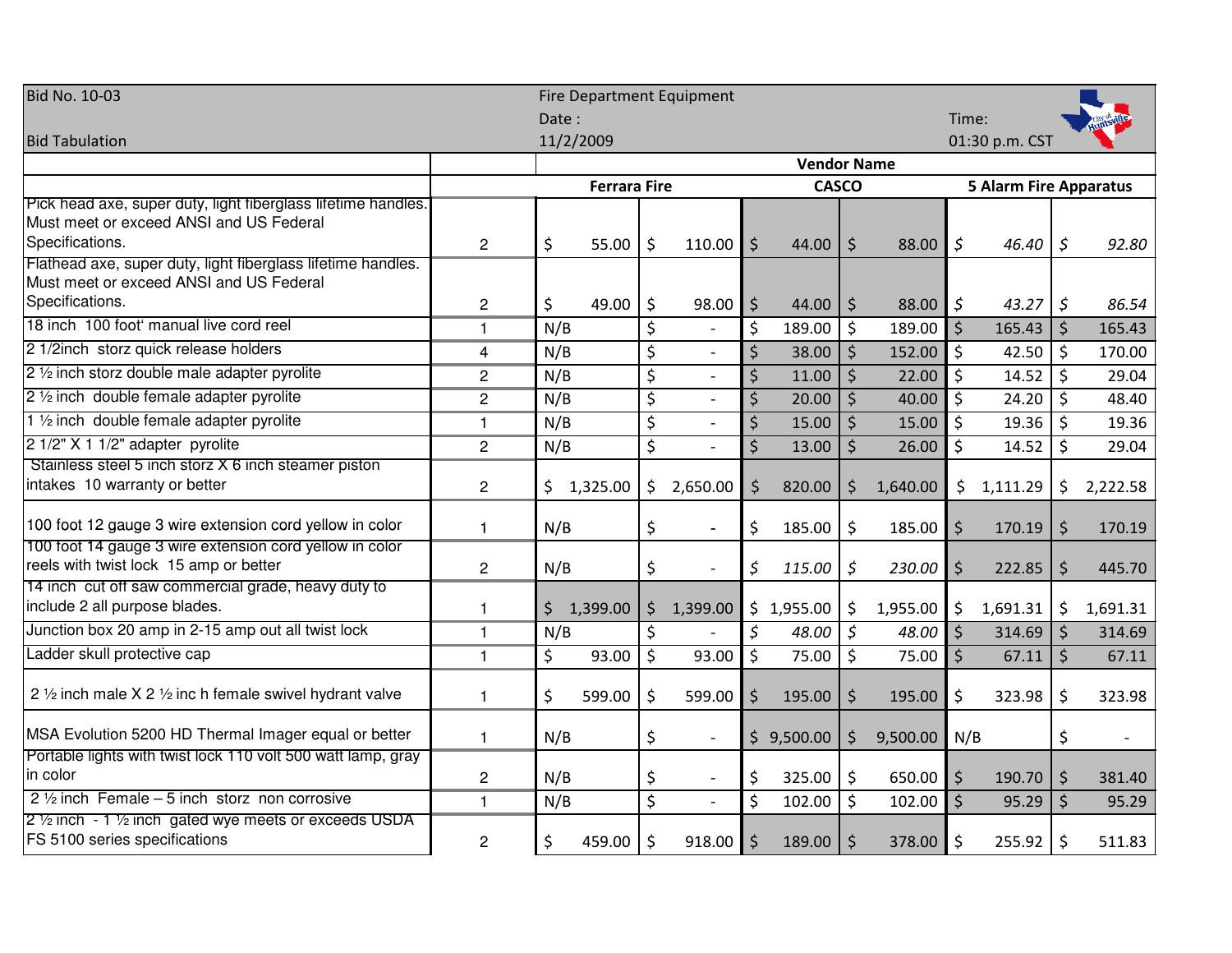| <b>Bid No. 10-03</b>                                                                                                                                                                                 | <b>Fire Department Equipment</b> |                    |                     |                        |          |         |              |         |          |                               |                  |                     |          |  |
|------------------------------------------------------------------------------------------------------------------------------------------------------------------------------------------------------|----------------------------------|--------------------|---------------------|------------------------|----------|---------|--------------|---------|----------|-------------------------------|------------------|---------------------|----------|--|
|                                                                                                                                                                                                      |                                  | Date:              |                     |                        |          |         |              |         |          | Time:                         |                  |                     |          |  |
| <b>Bid Tabulation</b>                                                                                                                                                                                |                                  |                    | 11/2/2009           |                        |          |         |              |         |          |                               | 01:30 p.m. CST   |                     |          |  |
|                                                                                                                                                                                                      |                                  | <b>Vendor Name</b> |                     |                        |          |         |              |         |          |                               |                  |                     |          |  |
|                                                                                                                                                                                                      |                                  |                    | <b>Ferrara Fire</b> |                        |          |         | <b>CASCO</b> |         |          | <b>5 Alarm Fire Apparatus</b> |                  |                     |          |  |
| Spanner wrench with hydrant tool with metal mount                                                                                                                                                    | $\overline{c}$                   | \$                 | 79.95               | $\zeta$                | 159.90   | $\zeta$ | 71.00        | $\zeta$ | 142.00   | $\zeta$                       | $81.715$ \$      |                     | 163.43   |  |
| Regular spanner wrench with aluminum mount                                                                                                                                                           | $\overline{2}$                   | \$                 | 49.00               | $\overline{\xi}$       | 98.00    | $\zeta$ | 42.00        | $\zeta$ | 84.00    | $\zeta$                       | 49.17 $\vert$ \$ |                     | 98.34    |  |
| Large storz spanner wrench with aluminum mount                                                                                                                                                       | $\overline{2}$                   | N/B                |                     | $\zeta$                |          | $\zeta$ | 64.00        | \$      | 128.00   | \$                            | 74.315           | \$                  | 148.63   |  |
| Flashlights: 80,000 candlepower or better, 4.5Ah lead-acid<br>rechargeable battery, thermoplastic housing, vehicle<br>mount w/12v DC or better, shoulder strap, 2 flashing blues<br>on rear of light | 5                                | N/B                |                     | \$                     |          | $\zeta$ | 85.00        | $\zeta$ | 425.00   | $\zeta$                       | 112.23           | \$                  | 561.15   |  |
| 21 inch positive pressure ventilation fan, 21" 6.5 horse<br>power max RPM 3,740 Max CFM 20,152 CFM, 4 cycle<br>gasoline engine                                                                       | 1                                | \$                 | 1,668.00            | \$                     | 1,668.00 |         | \$1,725.00   | \$      | 1,725.00 | \$                            | 1,795.50         | \$                  | 1,795.50 |  |
| Hose jacket up to 3" hose                                                                                                                                                                            | $\mathbf{1}$                     | N/B                |                     | \$                     |          | $\zeta$ | 49.00        | $\zeta$ | 49.00    | $\zeta$                       | 632.17           | $\ddot{\mathsf{S}}$ | 632.17   |  |
| 18 feet X 14 feet salvage cover 10 oz or better                                                                                                                                                      | 4                                | N/B                |                     | \$                     |          | $\zeta$ | 90.00        | \$      | 360.00   | $\zeta$                       | 24.7525          | \$                  | 99.01    |  |
| 20 pound CO2 extinguisher with truck mount UL Listed<br>and USCG approved                                                                                                                            | 1                                | N/B                |                     | \$                     |          | \$      | 225.00       | \$      | 225.00   | \$                            | 286.02           | \$                  | 286.02   |  |
| 20 pound ABC extinguisher with truck mount UL listed<br>and USCG approved                                                                                                                            | 1                                | N/B                |                     | \$                     |          | \$      | 135.00       | \$      | 135.00   | \$                            | 144.59           | \$                  | 144.59   |  |
| 36 inch halogen tool fire resistant                                                                                                                                                                  | $\mathbf{1}$                     | \$                 | 199.00              | $\zeta$                | 199.00   | $\zeta$ | 159.00       | \$      | 159.00   | $\zeta$                       | 175.00           | \$                  | 175.00   |  |
| Large diameter hose hose clamp with metal mount                                                                                                                                                      | $\mathbf{1}$                     | N/B                |                     | \$                     |          | $\zeta$ | 500.00       | \$      | 500.00   | $\zeta$                       | 263.26           | $\zeta$             | 263.26   |  |
| Handle appliance brackets, adjustable, tiberglass, w/<br>metal pin, meet or exceed NFPA 1901                                                                                                         | 20                               | N/B                |                     | \$                     |          | \$      | 32.00        | \$      | 640.00   | $\zeta$                       | 37.74            | \$                  | 754.80   |  |
| 2.5 gallon water extinguisher with mount                                                                                                                                                             | 1                                | N/B                |                     | $\overline{\varsigma}$ |          | $\zeta$ | 110.00       | \$      | 110.00   | \$                            | 134.71           | \$                  | 134.71   |  |
| Piercing nozzle 6 feet no cut off                                                                                                                                                                    | $\mathbf{1}$                     | \$                 | 679.00              | $\zeta$                | 679.00   | $\zeta$ | 495.00       | $\zeta$ | 495.00   | $\zeta$                       | 700.21           | \$                  | 700.21   |  |
| High rise hose strap system                                                                                                                                                                          | $\mathbf{2}$                     | N/B                |                     | \$                     |          | $\zeta$ | 165.00       | \$      | 330.00   | $\zeta$                       | 20.9250          | \$                  | 41.85    |  |
| Deck gun assembly to fit 3 inch riser with ground base,<br>stack tips, 1250 gpm nozzle, stream shaper                                                                                                | 1                                | \$                 | 4,699.00            | \$                     | 4,699.00 |         | \$3,185.00   | \$      | 3,185.00 | \$                            | 2,708.07         | \$                  | 2,708.07 |  |
| 1.5 inch brass foam inductor                                                                                                                                                                         | $\mathbf{1}$                     | N/B                |                     | $\zeta$                |          | $\zeta$ | 390.00       | $\zeta$ | 390.00   | $\zeta$                       | 427.14           | \$                  | 427.14   |  |
| 5000 watt gasoline powered generator.                                                                                                                                                                | 1                                | \$                 | 2,495.00            | $\ddot{\mathsf{S}}$    | 2,495.00 |         | \$2,298.00   | $\zeta$ | 2,298.00 | $\zeta$                       | 721.50           | $\zeta$             | 721.50   |  |
| 6 inch barrel strainer                                                                                                                                                                               | 1                                | $\overline{\xi}$   | 99.00               | $\overline{\xi}$       | 99.00    | $\zeta$ | 85.00        | \$      | 85.00    | $\zeta$                       | 89.84            | $\zeta$             | 89.84    |  |
| 6 inch screw metal plate                                                                                                                                                                             | 1                                | N/B                |                     | \$                     |          | \$      | 29.00        | \$      | 29.00    | $\zeta$                       | 38.38            | \$                  | 38.38    |  |